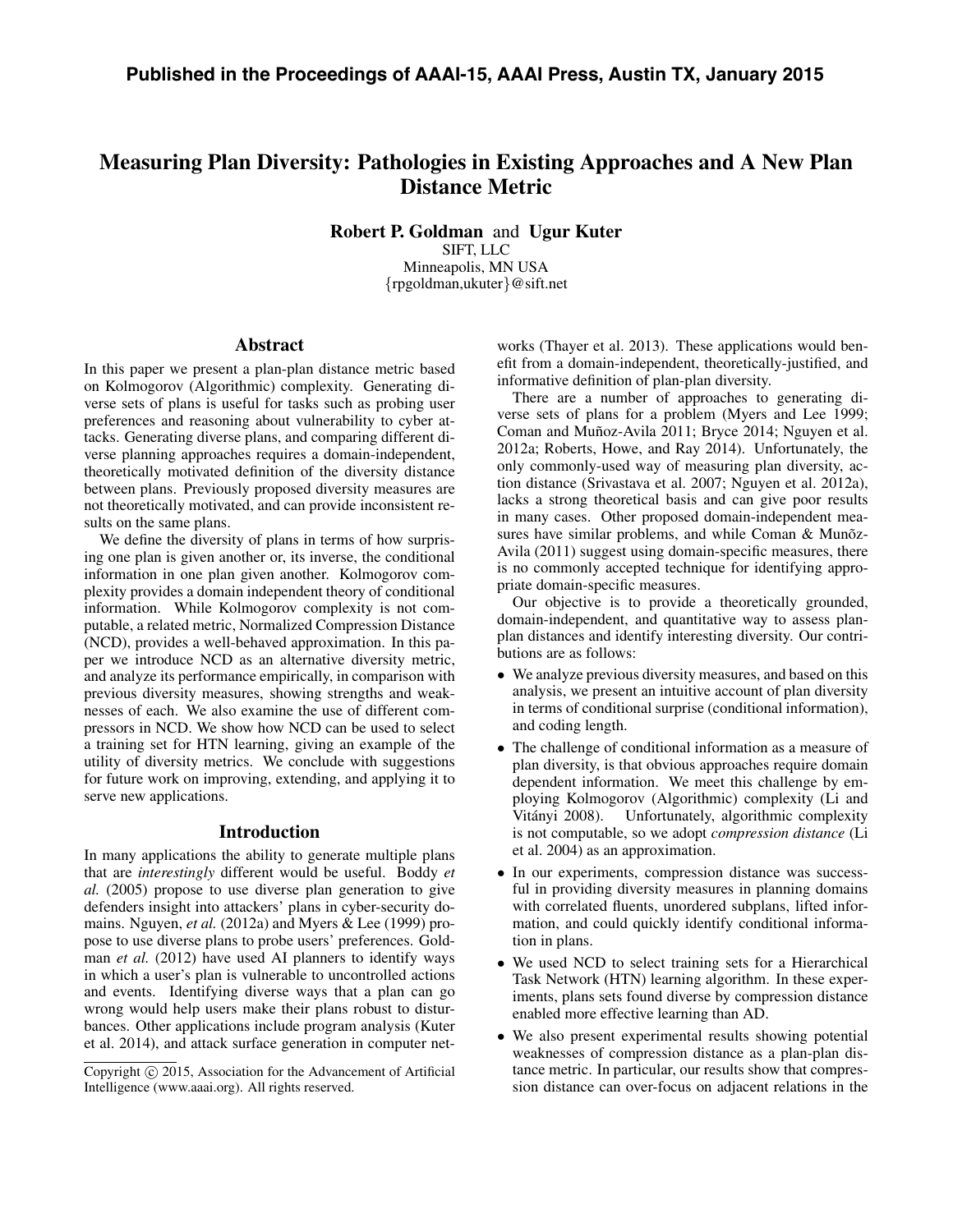plans (e.g., subsequences of actions), and degrade when plans have independent causal chains or partial orders. Similarly, our results show that disrupting adjacency relations can hide similarities from compression distance metrics.

*•* We discuss the challenges of aggregating pairwise diversity measures to measure the diversity of sets of plans. We illustrate the difficulties of existing measures and present a simple alternative.

We conclude with a discussion of further research that is enabled by this new plan distance metric.

## Background

The most influential work on plan diversity measures is that of Srivastava, *et al.* (2007), refined in Nguyen, *et al.* (2012b). They propose three different distance measures for comparing plans, and for measuring the diversity of a set of plans: Action distance (AD), Causal link distance (CLD), and state distance (SD). AD and CLD both project the plan, an *ordered* set of actions, down to an unordered set, and then compute a set-difference based distance between these sets. So, if  $A(p)$  is the set of actions in plan p, and  $C(p)$  the set of causal links, the action distance, AD, and causal link distance,  $\delta_C$  are defined as follows:

$$
AD(p, p') = 1 - \frac{|A(p) \cap A(p')|}{|A(p) \cup A(p')|}
$$
 (1)

$$
CLD(p, p') = 1 - \frac{|C(p) \cap C(p')|}{|C(p) \cup C(p')|}
$$
 (2)

Causal links are triples,  $\langle a, p, a' \rangle$ , where *a* is an action producing  $p$  as an effect, and  $a'$  is an action consuming  $p$  as a precondition. SD differs from the action and causal link distances in that it is a measure over state *sequences*, rather than state sets. For plans  $p, p'$  with lengths  $l(p') \leq l(p)$ , The definition is as follows:

SD(p, p') = 
$$
\frac{1}{l(p)} \left[ \sum_{i=1}^{l(p')} \Delta(s_i, s'_i) + l(p) - l(p') \right]
$$
(3)

where  $\Delta(s, s') = 1 - \frac{|s \cap s'|}{|s \cup s'|}$ , a measure of the difference in the fluents holding in the two states. Nguyen, *et al.* actually provide *two* alternative definitions for state distance, which differ slightly in how they handle a difference between *l*(*p*) and  $l(p')$ ; for details see their paper. They provide two planning algorithms: GP-CSP, which can generate plans that attempt to maximize either AD, CLD, or SD; and a more efficient method, LPG-d, which only uses action distance. Using GP-CSP, they provide experimental results on several domains to argue that action distance is the hardest to maximize. In general, later work in diverse planning confines itself to using action distance; we don't know of other work that uses CLD or SD.

The measures defined by Nguyen *et al.* all have some problems. While they have the advantage of being domainindependent, no strong motivation is given, aside from their ready computability. Another problem is that they are not

plan distance metrics, in the mathematical sense. A distance function, *D*, must satisfy three properties to be a metric (Searcóid 2007):

$$
D(x, y) = 0 \text{ iff } x = y \text{ (identity)}
$$
\n<sup>(4)</sup>

$$
D(x, y) = D(y, x) \text{ (symmetry)}
$$
 (5)

$$
D(x, y) \le D(x, z) + D(z, y)
$$
 (triangle inequality) (6)

Neither AD nor CLD satisfy the identity property, since different plans can give rise to the same action and causal link sets through reordering (note that AD and CLD *are* metrics over action and link sets, just not over plans). Similarly, in some problems it is possible for two different action sequences to give rise to the same state sequences. Action distance does not take into account information in the lifted representation of a domain. To AD the plans  $p_1 = \text{drive}(t)$ , *a, b), drive(t1, b, c)* and  $p_2 =$  *drive(t2, a, b), drive(t2, b, c*) look every bit as different as  $p_1$  and  $p_3 = fly(a1, a, g)$ , *drive(t3, g, c)*. Causal link and state distances also fail to take such generalizations into account. Further, in the case of state distance, correlated state fluents – fluents that change in lockstep – can artificially drive up the state difference between plans.

In the following section, we describe a new plan-plan distance measure based on Kolmogorov complexity theory. Then, we provide empirical demonstrations of the pathologies in the previous measures and provide evidence that our proposed metric provides a more consistent and coherent view of plan-plan diversity distance.

# Normalized Compression Distance for Plan **Diversity**

We measure plan diversity distance using *normalized compression distance (NCD),* which approximates *normalized information distance*, a measure of conditional information based on Kolmogorov complexity. Kolmogorov complexity provides a *domain-independent* measure of complexity (description length) which does not rely on having a probability model for the objects of the domain. This is a critical advantage for plan diversity, since we have no means of attributing a probability distribution to sets of plans.

At the time of this work, our primary interest in plan diversity was to use a set of diverse plans to seed learning of a plan library. This led us to view plan diversity in terms of how surprising a plan,  $p_{n+1}$  is, given that one has seen plans  $p_1 \ldots p_n$ ,  $S(p_{n+1}|p_1 \ldots p_n)$ . We considered two ways of measuring this notion of surprise: one was to use *edit distance* (Levenshtein distance), defined as the number of edit operations required to transform one string into another. This had the advantage of being able to incorporate edit operations based on learning (e.g., swapping sub-sequences, swapping parameter values on operators), but there was no obvious way to assign a cost to the different operations. A closely related idea was to use description length:  $p_{n+1}$ would be considered as more diverse if its coding length, given  $p_1 \nldots p_n$  was longer, and one could take the results of learning into account by adding to a codebook. Unfortunately, to compute an optimal coding, one needs a probabil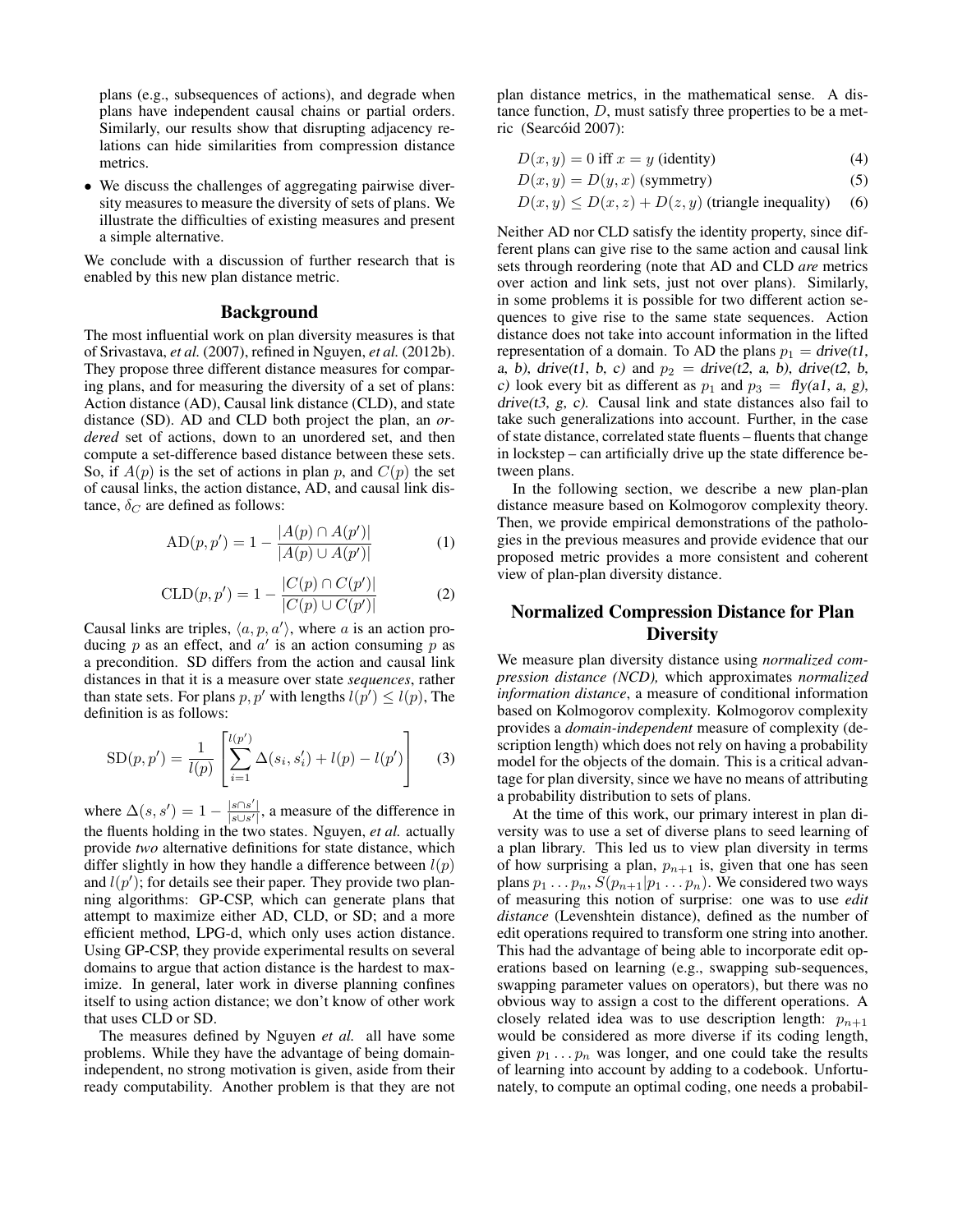ity distribution over the messages, and we had no principled means of defining a probability distribution over the plans.

# Kolmogorov Complexity

Kolmogorov complexity aims to address problems like those outlined above: to provide a domain-independent measure of information content/complexity. Our discussion of Kolmogorov complexity, unless otherwise specified, follows the text by Li and Vitányi (2008). The key insight is that the information content,  $K(x)$  of a string, x can be defined in terms of the shortest Turing machine program that can produce that string.<sup>1</sup> Strings containing significant regularities can be described by shorter programs than those without such regularities. *Conditional* Kolmogorov complexity,  $K(x|y)$  may also be defined, in this case in terms of the size of the shortest program that will compute *x* given *y* as input. A key theoretical result in Kolmogorov complexity establishes that these measures of complexity are unique up to an additive constant, not arbitrarily variable according to encoding schemes.

Based on conditional Kolmogorov complexity, we may define *information distance* between two strings. An information distance measure must satisfy the three requirements for a metric (4,5,6), as well as the density conditions  $\sum_{y \neq x} 2^{-D(x,y)} \leq 1; \sum_{x \neq y} 2^{-D(x,y)} \leq 1$  (the density conditions reject degenerate measures). Finally, an information distance metric is required to be upper semicomputable (approximated from above by a computable function). It is a theorem that the measure  $E_1(x, y) = \max K(x|y), K(y|x)$ is a minimal information distance in the sense that for all information distances,  $D(x, y), E_1(x, y) \leq D(x, y) + O(1)$ .

A final wrinkle is that we are not concerned with an *absolute* measure of information distance, but a relative one. That is, we want to know the distance between a pair of plans *relative to the size of the plans*, so that we don't get anomalous effects such as pairs of longer plans always being treated as more diverse than pairs of shorter plans. The *normalized information distance* is defined as follows:  $e(x, y) = \frac{\max K(x|y), K(y|x)}{\max K(x), K(y)}$ .  $e(x, y)$  ranges from 0 to 1, and it is approximately a metric (there are small errors in the identity and triangle inequalities).

We argue that the best *domain-independent* definition of the distance between plans  $p_1$  and  $p_2$  is the normalized information distance, *e*(*p*1*, p*2). This definition brings together our intuitions about coding theory and edit distance, since  $E_1$  is equal (up to a logarithmic additive term) to  $E_0(x, y)$ , the length of the shortest program that transforms *x* into *y* and *y* into *x*. Unfortunately,  $e(x, y)$ , like most interesting questions about Turing machines, cannot be computed. However, *normalized compression distance (NCD)* provides a practical means of approximating *e*(*x, y*).

#### Normalized Compression Distance

The minimality and semicomputability of  $e(x, y)$  suggests the practical approach of approximating information distance using an information measure that is computable. In several applications, *normalized compression distance (NCD)* has been used, giving good results particularly in clustering and classification (Li et al. 2004; Li and Vitanyi ´ 2008). NCD is an approximation – an upper bound – of  $e(x, y)$ , where a compressor is used to approximate the program length for a string. NCD is computed as follows:

$$
NCD(x, y) = \frac{C(xy) - \min C(x), C(y)}{\max C(x), C(y)} \tag{7}
$$

where  $C(x)$  is the length of a file containing the string x, after compression, and *xy* is the concatenation of *x* and *y*. Li, *et al.* (2004) report successful experiments in clustering of DNA sequences and language families. Li & Vitányi (2008) additionally report on clustering file types, and cite a number of successes in the KDD community.

The compressors use domain-independent, adaptive models to extract information from their input, and exploit that information in the compression process (Sayood 2012). The models differ in how they take context into account: using adaptive codebooks, predictive matching, etc. We have experimented with four compressors: gzip, bzip2, paq8, and ppmz. gzip and bzip2 are both popular compressors that provide less compression, but compress and decompress very quickly. gzip uses a combination of Huffman coding and an adaptive codebook based on the LZ77 algorithm (Gailly and Adler 2014; Sayood 2012). It is interesting to note that there is a much simpler complexity notion, Lempel-Ziv complexity, based on the adaptive codebook (Lempel and Ziv 1976, Cited in (Sayood 2012)). bzip2 uses a combination of Burrows-Wheeler block sorting, and Huffman coding (Seward 2014). paq8 uses neural networks and contextmixing to achieve high compression at the cost of long runtime (Mahoney 2014). ppmz uses Prediction with Partial Map, the ppm algorithm, with many enhancements (Bloom 2014). Since we are attempting to bound the optimal encoding, one should use the best available compressor: we generally use paq8, but we explore the use of different compressors in our experiments.

#### Empirical Evaluation

In this section we use test cases to explore the strengths and weaknesses of NCD as a measure of plan diversity. First we have shown that AD, CLD, and SD all get artificial diversity measures on domains with correlated fluents, while NCD can better identify shared structure. We have shown that how different compressors compare with each other in this case, exhibiting similar qualitative plan-plan distance metric behavior. Then, we have provided evidence that although variation in ordering with correlated fluents is more visible and more appropriately recognized by the existing AD, CLD, and SD measures, it is a challenge for NCD. In contrast, our third test demonstrated that information about the first order structure in planning domains is visible to NCD, but not to AD, CLD, and SD.

We compare the behavior of a number of alternative compressors when used inside NCD. We find that they provide qualitatively similar behavior in many cases, but our experience (as illustrated here), shows paq8 achieving best compression.

<sup>&</sup>lt;sup>1</sup>For technical reasons, prefix-free Turing machines are used.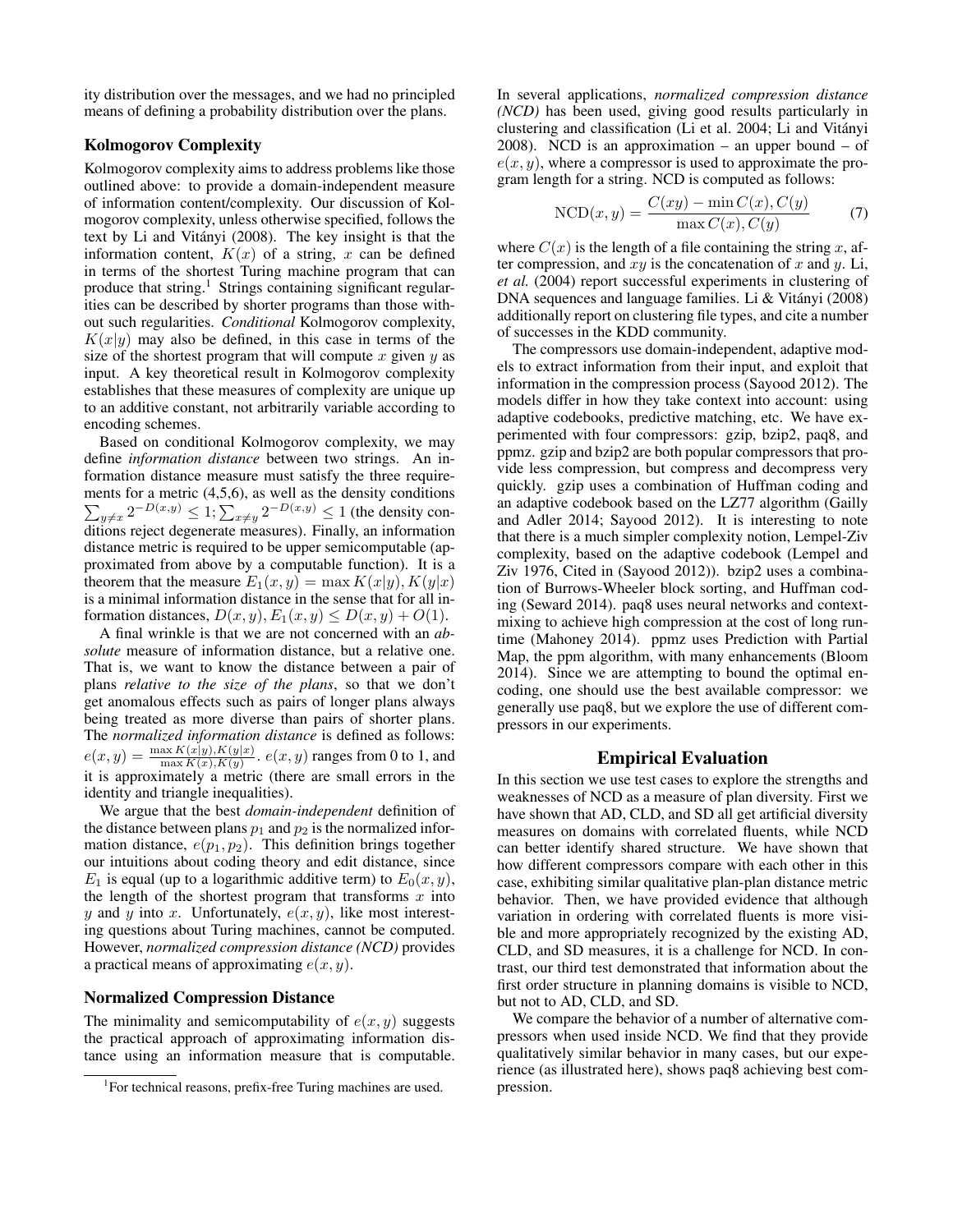

Figure 1: Comparisons of AD, CLD, SD, and NCD with pac8 compressor in problems with correlated fluents.

We have also conducted an experiment in which we show that variations in naming and plan representations could pose challenges to NCD. These can cause NCD to behave poorly, but can be addressed by pre-processing. More problematic are cases involving plans with causally independent actions, and parameter shuffling. We illustrate the challenges, and suggest directions for future work.

Finally, we conducted an experiment to illustrate the utility of our diversity measure. We used diversity measures to choose training sets for the HTN-Maker learning system (Hogg, Muñoz-Avila, and Kuter 2008). We found that HTN Maker learns better with a training set that NCD labels as diverse versus one that it labels less diverse, while the value of AD cannot similarly predict learning performance.

In our experiments, we used the typed STRIPS dialect of PDDL (Planning Domain Description Language) (McDermott 1998) to represent planning domains, planning problems and plans. We have implemented the AD, CLD, and SD diversity measures, as described in (Nguyen et al. 2012a), and NCD as described in (Li et al. 2004) in Common Lisp. For NCD, we have used four different publiclyavailable compressors: gzip (Gailly and Adler 2014), bzip2 (Seward 2014), ppmz (Bloom 2014), and paq8 (Mahoney 2014). Since paq8 gave us the best compression, whenever we report only a single result for NCD, we report for paq8. We use all of the compressors at the highest compression effort setting, with the exception of paq8, for which we use -8 instead of -9 because -9 often crashed for us. The following sections describe our experimental scenarios and results. Experimental data (including plans and domain and problem definitions) will be available at www.sift.net/aaai14-diversity/.

Correlated Fluents. We have written an abstract planning domain for this experiment, where there are two agents one of which mirrors the other's actions. The problems involve an agent reaching a particular goal location in a grid, and we compare plans for problems with different initial positions of the two ninjas with different goals.

Figure 1 shows experimental results where we evaluated AD, CLD, SD, and NCD on a suite of randomly-generated



Figure 2: Comparisons of different compressors used by NCD in problems with correlated fluents. Above, NCD was run with gzip, bzip2, ppmz, and pac8.

problems in this planning domain. Figure 1 shows the results. As expected, AD, CLD, and SD all give inflated estimates of diversity. For some pairs (see the downward spiking entries), these measures can detect some commonality, but often they cannot make finer distinctions below the level of "these plans are completely different." NCD, on the other hand, is sensitive to the qualitative features of the plans and therefore, its distance measures are much lower.

Comparing Compressors. The different compressors use different kinds of internal models while compressing, and make different tradeoffs between run-time and compression. Standard compressors such as gzip and bzip are more concerned about compression and decompression times, than compressors such as ppmz and pac8, that try for maximal compression. In order to investigate how NCD's behavior changes with different compressors, we compare NCD on the "Correlated fluents" problem. We compared NCD's performance with compressors gzip, bzip2, ppmz, and pac8. Figure 2 shows the results. As one would expect, ppmz and pac8 are better at extracting commonalities, since they spend more effort in compression. An interesting feature, though, is that the shapes of the different curves are broadly similar, despite the difference in techniques.

We conjectured that the more in-depth compressors would do better when plans were jumbled. To test this, we took a single, 20-step plan for the driverlog domain, and split it into subsequences of length 2, 4, 5, and 10. Then we permuted these subsequences (we did a maximum of 100 permutations, choosing randomly when we could not exhaustively explore the permutations), and averaged the pairwise comparisons. As one would expect, ppmz and paq8 are better at identifying the underlying similarities. Note that this is an artificial test, since the "plans" here are not well-formed. But this simulates plans with causally-independent subplans.

Action Orderings. We hypothesized that because most file compressors exploit adjacency relations in their input, NCD would find it difficult to recognize certain similarities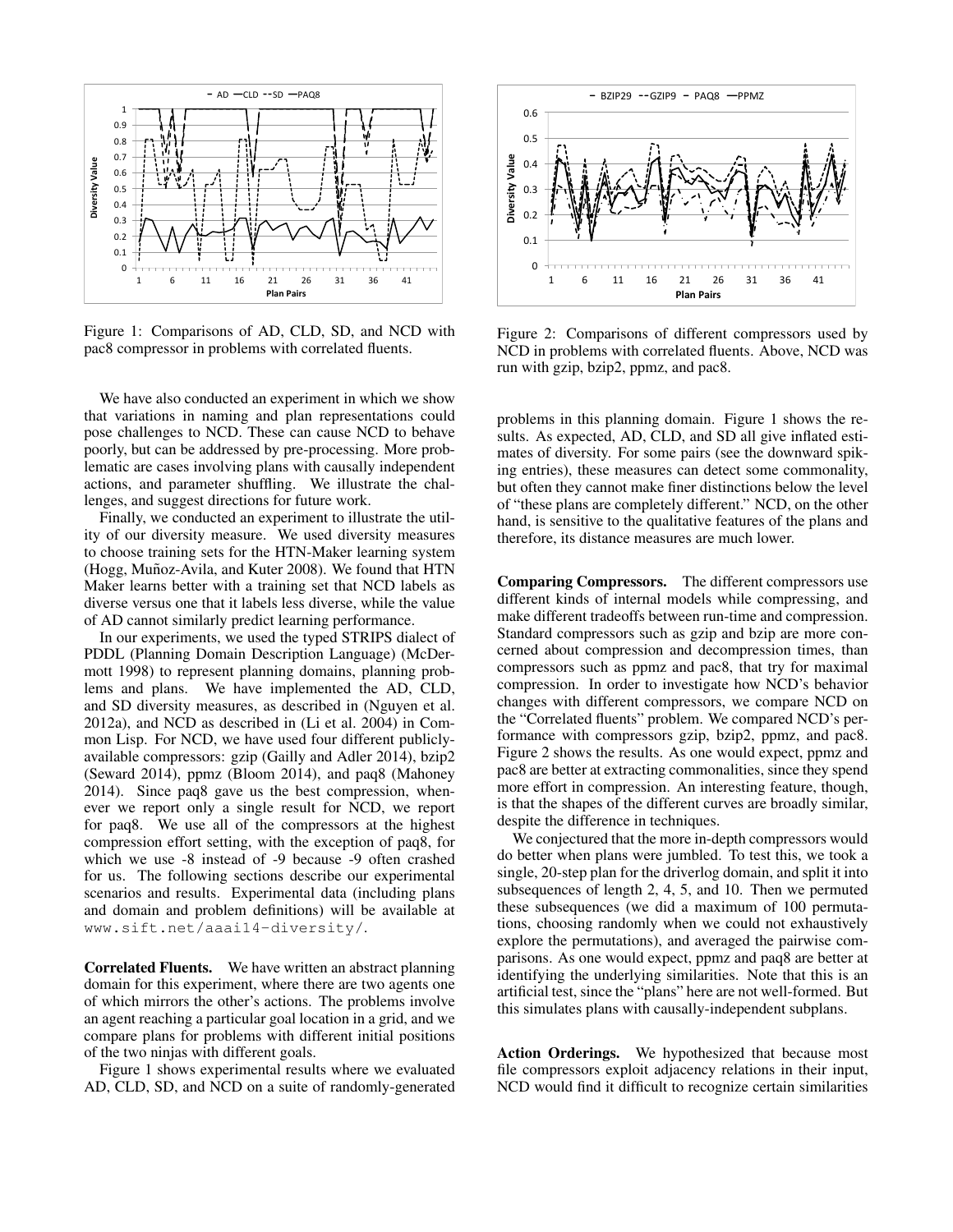

Figure 3: Comparing different compressors in NCD with shuffled subsequences of a source plan.



Figure 4: Comparisons of AD, CLD, SD, and NCD with the pac8 compressor in problems with correlated fluents and unordered subplans.

in plans where action-action relations operate over long distances. This can happen when there are plans that involve independent causal chains that can be interleaved.

To investigate this hypothesis, we studied how sensitive the metrics are to action orderings in plans in the same abstract planning domain as above. We generated random planning problems with correlated fluent, whose solutions consists of unordered subplans. Figure 4 shows the results: AD and CD correctly consider all the plan pairs to be identical. SD also considers the plans to be very similar but not identical; this is due to the small variations in the states that appear in different trajectories induced by different action orderings.

As also shown in Figure 4, NCD, using pac8 as its compressor, could not recognize properly the action-action similarities operate over long distances. Our metric still considers the plan-plan relations are similar, but it over-focuses on adjacent action-action similarities and therefore, identifies the plans as more diverse than did AD, CLD, and SD.

On one hand, arguably, this experiment shows a limitation on the information-theoretic way to view plan diversity. Consider the most extreme case of independence, a plan of *n* steps, in which all *n*! orderings are permissible. In this case, the conditional information of one plan given another, even of one plan given a causal model, is substantially, because to



Figure 5: Comparisons of AD, CLD, SD, and NCD with pac8 in problems with lifted plan sets.

specify one of the plans given another, we must provide the full ordering.

On the other hand, since the plans differed only in subplan orderings, AD cannot distinguish between plan pairs at all. Since the subplans are causally independent, even the additional information in the causal links does not suffice to distinguish them, either.

The low values for SD are somewhat surprising, since fluents change their values at different points in the plan. This is a spurious effect caused by the fact that there are a large number of static predicates in the domain. A better version of SD would remove them from the computation, and give higher normalized results.

Lifted Information. Existing plan-plan distance metrics are very sensitive to parameter values because they work on grounded representations. For example, in the Logistics planning domain (Veloso 1992), if we compare two delivery plans, each following the same path, but using different trucks, AD and CLD will give very high diversity values, even if qualitatively the two plans are very similar.

To illustrate this sensitivity in the existing metrics, we have conducted an experiment in Logistics where we have randomly generated a suite of problems using the planning domain and problem descriptions from the 2000 International Planning Competition. First, we have run AD, CLD, SD, and NCD (with pac8) in pairs of plans for these problems. Then, we have lifted some of the objects in those plans by using existential quantification to remove some of the arguments from the operators.

Figure 5 compares AD, CLD, SD, and NCD measures of diversity over the same pairs in their original and lifted forms. The results show how sensitive AD and CLD is to grounding. In the original problems, AD and CLD returned varying high and low distance measures, classifying the plans as diverse; however, Logistics plans are all qualitatively similar since they consist of combinations of LOAD-DRIVE-UNLOAD or LOAD-FLY-UNLOAD subplans. SD was able to recognize some of the similarities, but it still had a significant variance over plan pairs. NCD, on the other hand, recognized the similarities among the plans.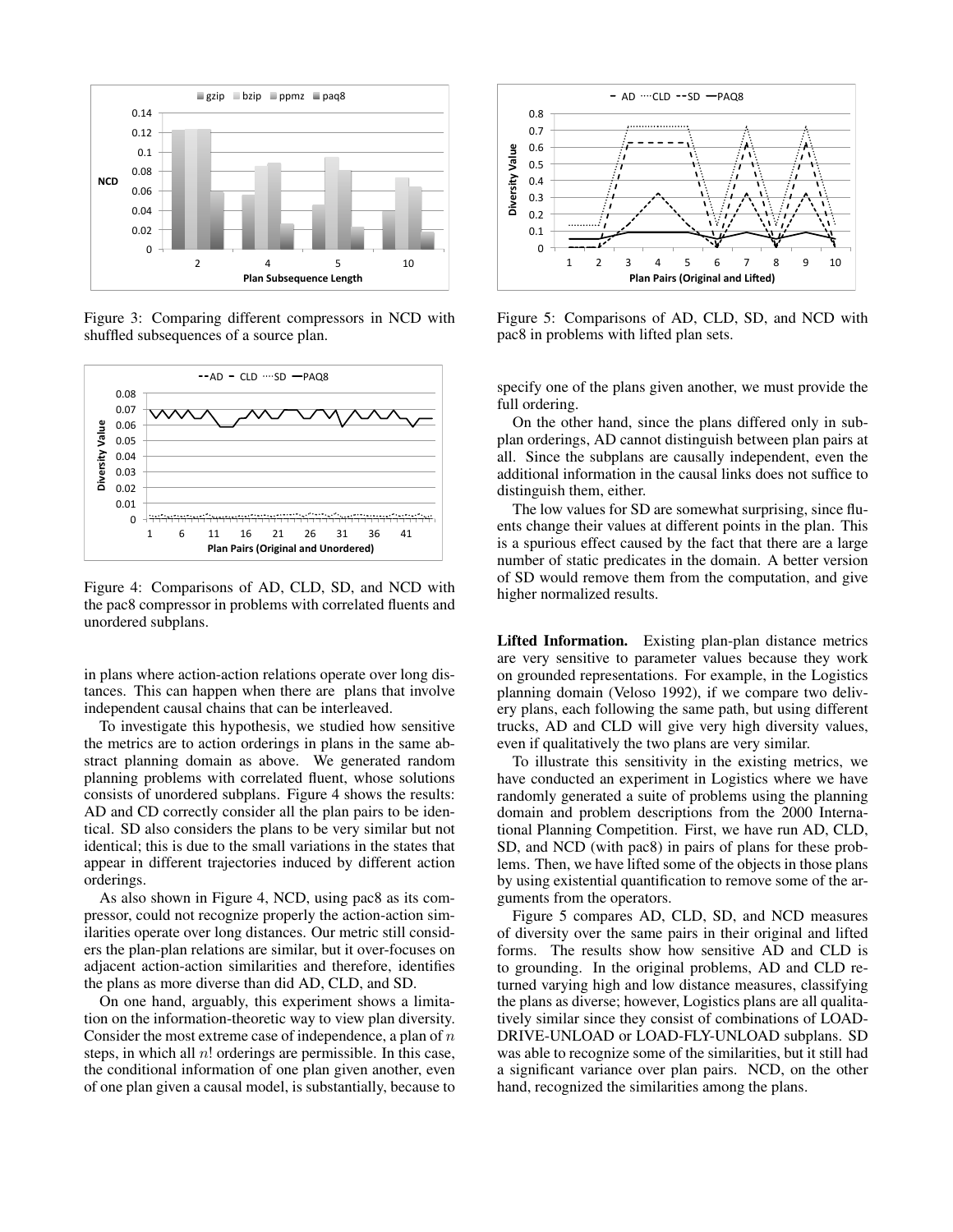Effect of Plan Encodings. One concern is that NCD might simply be exploiting the textual conventions of planning domains written to be human-understandable. So, for example, object are typically in a style like TRUCK1, TRUCK2, etc. Good naming conventions simply make obvious the type structure, and so give NCD a shortcut to a valid feature of the problem. However, it is obviously a problem if naming is critical to the performance of the NCD metric: that would mean that the it would be likely to behave poorly, e.g., when handling problems generated by programs, for programs. So we investigate whether our NCD metric behaves correctly, using only available information, when naming is purposely obscured.

We conjectured that, if names in the plans are not meaningful, we could apply a preprocessor, before the compressor, that uses the domain description to build a codebook. This codebook would expose type information to the compressor in a principled way, instead of relying on the natural language textual structure. To investigate this hypothesis, we conducted a small renaming experiment. We took a domain and problem and randomly renamed all the operators and all the types. Then we renamed all the objects as  $\langle typename \rangle$ *{index}*. We compared the performance of NCD on plans in their original, meaningfully named, form, and on plans that had been renamed in a way that was meaningful, but not natural language.

We generated a pair of plans whose normalized AD, CLD, and SD were all 1: we did this by taking one plan from a blocks world problem and one from a logistic problem. NCD measured the difference between the plans as being 0.535. When we applied our renaming, the new NCD measure was only 0.481, showing that the renaming did not change NCD's behavior significantly.

As another extreme, we compared that with the case of a pair of logistics plans from our lifted comparisons, described above. For these two plans, CLD was 0.921 and AD was 0.857, because these metrics are very sensitive to the grounding in the plans. SD was only 0.459, because it was able to recognize similarities in the way the plans induce similar state trajectories (the moving agents are different, but the packages go to the same places). We measured NCD as 0.124, which was capturing correctly the similarities between the lifted plans. After random renaming, the NCD was 0.112.

Simply garbling the names of the operators and actions in a typed PDDL domain, then, does not impede the use of NCD to measure diversity, since the damaging effects of the garbling can be undone both efficiently, and in a principled way. This shows that NCD is not simply recognizing regularities in natural language names.

Parameter Shuffling. Although renaming may not damage NCD, the compressors exploit adjacency relations, so disrupting these relations while maintaining the same causality can hide similarities from NCD. To investigate this challenge, we did another experiment in which we shuffled the parameters of operators: e.g., if there are two operators,  $o$  an  $o'$  that differ only in the ordering of their parameters, plans where  $o'$  is substituted for  $o$  will have diversity scores that are, intuitively speaking, too high. The results were in terms of the diversity values each measure generated: AD = 0.956, CLD = 1.0, SD = 0.0, and NCD = 0.259.

As expected, this kind of modification confuses AD and CLD because the actions are part of the causal links. SD correctly detects that the plans have the same structure. NCD, on the other hand, was fooled by the fact that different orders of the parameters in the plans break the syntactic similarities between them.

Use Case: Diversity for Learning. We have also performed experiments to investigate how diversity, and in particular correct and meaningful plan-plan distance measures, may help in other applications and problems. For these experiments, we chose Hierarchical Task Network (HTN) learning, where learning takes as a set of plans as input and generates a library of HTNs for planning.

Our experimental hypothesis was that the more diverse the input training plans to HTN learning, the better the learning coverage will be (i.e., the more test planning problems an HTN planner would be able to solve). We used HTN-Maker, a modern HTN learning system (Hogg, Muñoz-Avila, and Kuter 2008; Hogg, Kuter, and Muñoz-Avila 2009; 2010), and the SHOP2 HTN planner (Nau et al. 2003).

We wrote an abstract planning domain for these experiments, in order to carefully probe the effects of diversity in the input. Adapted from the Logistics domain (Veloso 1992), our domain involves taking an object from one location to another on a network. In this network, each edge between locations has a particular color; in our experiments, we had five distinct colors for labeling the edges. There are five actions in the domain, each of which moves the object over a specifically-colored edge.

We generated 30 problems in this domain with varying colorings and different bounds on the lengths of the plans. We compared NCD with AD in terms of their diversity values over each plan set by giving those sets as training examples to HTN-Maker. We also have randomly generated 10 distinct test problems. In runs where AD returned 1*.*0 values for the plan-plan distance, labeling them most diverse, SHOP2 with HTN-Maker's learned HTNs was only able solve 20% of the test problems, because it was labeling plans incorrectly as being diverse. By comparison, NCD predicted the quality of learning: given a low-diversity training set, SHOP2 was able to solve 20% of the test planning problems. When we gave HTN Maker a set of training plans that NCD classified as being of higher diversity, SHOP2 solved 80% of the test planning problems using the learned library.

# Aggregation

As Roberts, *et al.* (2014) point out, there are issues in aggregating plan diversity measures over sets of plans. Perhaps surprisingly, obvious aggregation methods tried by previous researchers give bad results, primarily because of conflating search and pruning heuristics with measures. We review these here, illustrate the problems and propose a simple solution: mean and variance.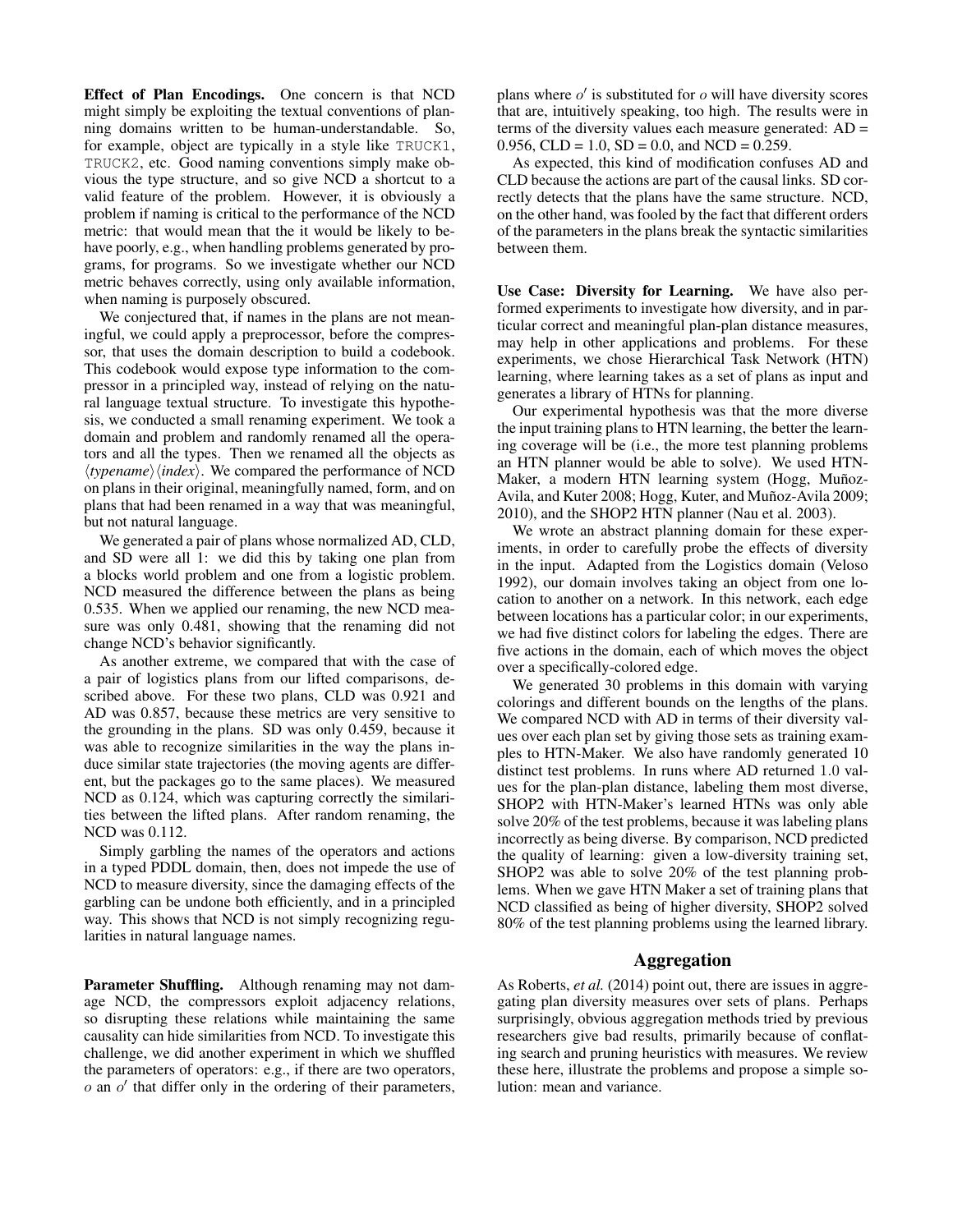

Figure 6: Comparisons of different aggregation techniques for diversity metrics over plan sets. Min aggregation is used by (Nguyen et al. 2012a). Max aggregation corresponds to set diameter. We investigate how average aggregation compares against these previously-known techniques.

Srivastava, *et al.* (2007) generalize their distance measures from pairs to sets of plans by minimizing the distance measure from each plan to the other plans in the set: for a set, *S*, where the pairwise diversity measure is  $\delta$ , the distance metric would be:

$$
D(S) = \min_{p \in S} \left( \min_{p' \in S \mid p' \neq p} \delta(p, p') \right)
$$
 (8)

This has the obvious problem that as a set of diverse plans grows, its measured diversity can plummet abruptly: adding a single, less diverse plan to the set causes the whole set's diversity to drop sharply. This behavior is reasonable, however, when you consider how they were using this measure: not as a measuring tool, but as a pruning tool. It's reasonable for the search to prune candidates causing diversity to drop.

Metric theory (Searcóid 2007) suggests a different measure: set diameter dia(A) =  $\sup \{\delta(x, y) | x, y \in A\}$ . This avoids the falling diversity problem of (8), above. Unfortunately, it still doesn't provide a good aggregate measure of the set, since any elements of less than or equal diversity are essentially invisible.

Once one views this as a question of characterizing the entire set, rather than the extent of the set, the use of mean and variance (and possibly other measures such as median) is the obvious choice. In the following, we illustrate the problems of previous aggregation measures, and compare them to the use of mean and variance.

Figure 6 shows the weaknesses of previous aggregation measures. It was generated by taking four maximallydiverse plans, and then gradually introducing 5 new plans at each datapoint that are all strictly less diverse (because they contain parts of the original plans). We used NCD with pac8 as the underlying diversity measure. Our results show that neither max-aggregation (diameter), nor minaggregation (the measure suggested by Srivastava, *et al.*) is sensitive to the internal structure of the set of plans.

#### Related Work

Some much earlier work by Myers and Lee (1999) provided an alternative definition of diversity based on Euclidean distance. They define diversity as a function of the *dispersion* and *proximity* of plan sets. Dispersion measures plan distances in a Euclidean feature space. Proximity measures how close a plan is to the boundaries of the plan set. This metric is not easy to compare to NCD, since it requires domain-dependent feature definitions.

Roberts, *et al.*. (2014) present a number of methods for computing diverse plan sets. They describe their work as proposing new diversity metrics, but those metrics measure diversity of *planners*, rather than of plans themselves.

## Conclusions and Future Work

In this paper we have described a Kolmogorov complexity based plan-plan distance measure for plan diversity. We showed that it provides a sound, domain-independent theoretical basis for conditional information. Since Kolmogorov complexity is not computable, we also presented normalized compression distance as an approximation. We conducted a number of studies, which show strengths and weaknesses of the approach. A number of the issues with previous diversity measures are handled nicely by NCD, although there are still some vulnerabilities to syntactic aspects of the plan representation, as displayed in parameter shuffling. Our experiment with HTN Maker provides an example of the utility of a plan diversity measure.

NCD opens a number of areas for future research. One is to overcome expressive limitations: for example, NCD does not obviously adapt to plans with costs; doing so would require a principled way of fusing cost distance with information distance. Our NCD scheme also does not handle temporal plans. It would also be interesting to consider a plan representation that exposed the causal structure of the actions, for example treating an action as a collection of causal links, giving access to the causal dynamics. One question that we have just begun to probe has to do with how sensitive NCD will be to naming: two of our experiments addressed this, but more work needs to be done here. We expect to extend this work to incorporate learned knowledge in the compression distance. For example, if HTN methods are learned, they can be used to pre-compress the plan before feeding it to a conventional compressor.

Fox, *et al.* (2006) propose to measure *stability* under replanning and plan repair by (roughly speaking) measuring action distance between initial and repaired (replanned) plans. However, the notion of stability from control theory is a relationship between the input and output of the system. Where we do not have a domain-specific measurement, NCD should give us a way to measure distance between both the input (the problems) and the output (the plans).

Acknowledgments Thanks to the anonymous reviewers for many helpful suggestions. Thanks to Peter Keller for help building the PPMZ compressor. This paper was supported by DARPA and the U.S. Air Force under contract number FA8650-11-C-7191. Approved for Public Release, Distribution Unlimited. The views expressed are those of the authors and do not reflect the official policy or position of the Department of Defense or the U.S. Government.